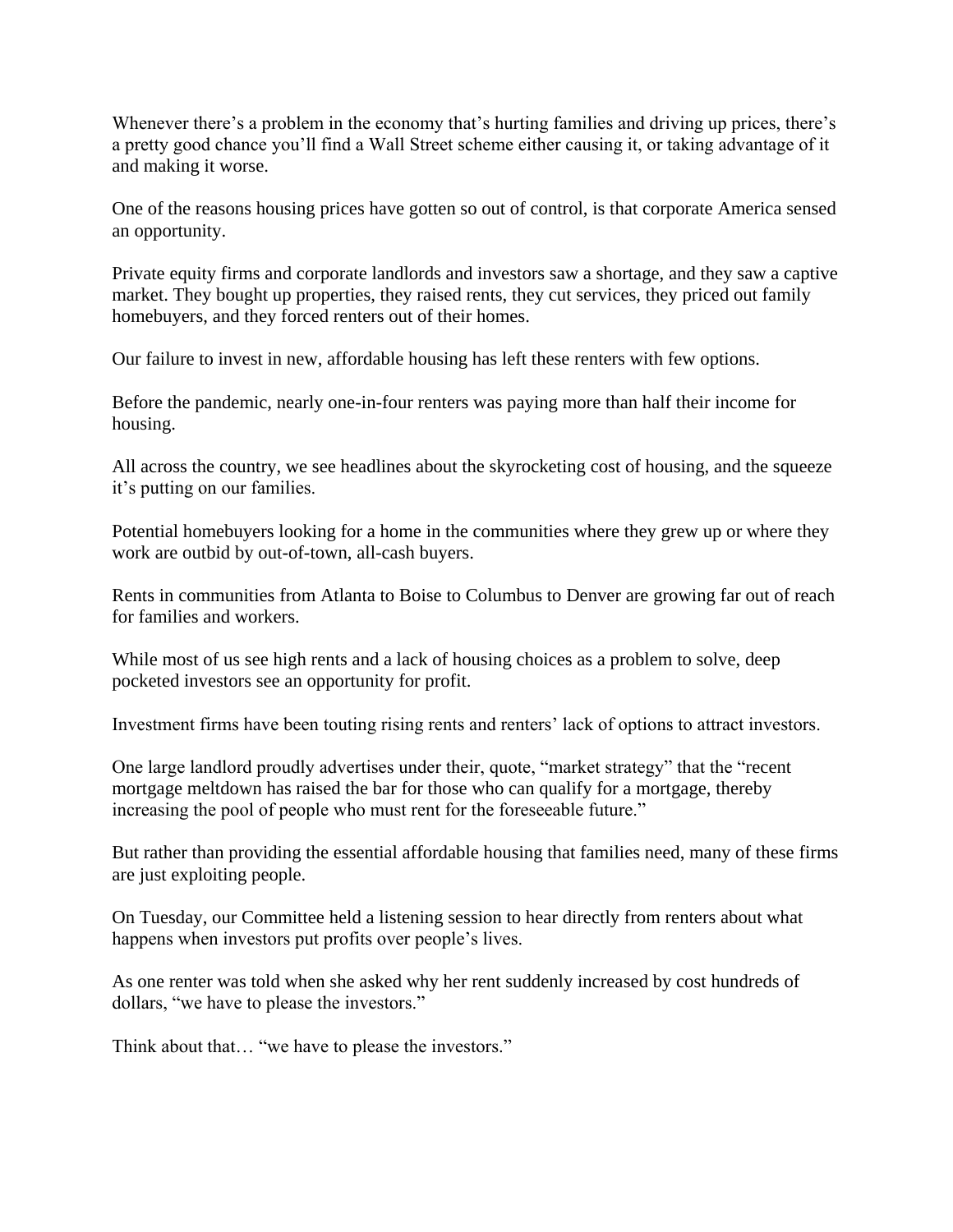Renters in apartment buildings and single-family homes and manufactured housing, from Las Vegas to Great Falls to Hyattsville, shared their stories.

Over and over, no matter where they lived, no matter what type of home they had, renters told us how they were overlooked and overcharged by the big investors that owned their homes.

Long-time residents described double-digit rent increases and new fees for everything from water and trash to family pets.

One resident of a manufactured home community in Senator Tester's home state said the increases amounted to "about an 86% increase for the dirt our homes sit on."

Seniors on fixed incomes and working families can't afford that.

Renters in Nevada and Maryland and Texas and California had their homes repeatedly flooded with wastewater, lived with pests and rodents, and went long periods without working showers or hot water.

In Senator Smith's home state of Minnesota, a working mother's continual complaints about her home's flooded basement and dangerous garage went unanswered, and the city itself was forced to step in because of code violations.

Another renter in Senator Van Hollen's home state of Maryland told us that "[t]he owners think that because we are immigrants, we are not important." For them, they want the money to arrive every month without doing anything for us. We have the need to live in an apartment, but not live like this."

No one is arguing that landlords – whether a teacher renting out the home her parents raised her in, or a professional company – shouldn't be able to make a living.

Of course rental housing is a business: You provide a decent place to live, in exchange for collecting people's hard-earned money in rent each month.

But if your building is full of mold and mice and doesn't have working heat or a working stove, you're not holding up your end of the deal.

That's not a real business. And families are paying a very high price for it.

Investors increasingly structure their purchases through LLCs and real estate investment trusts, with different names for each property or fund.

And when owners hide behind LLCs, it makes it impossible to track down all the neglected properties they own and all the tenants they force out.